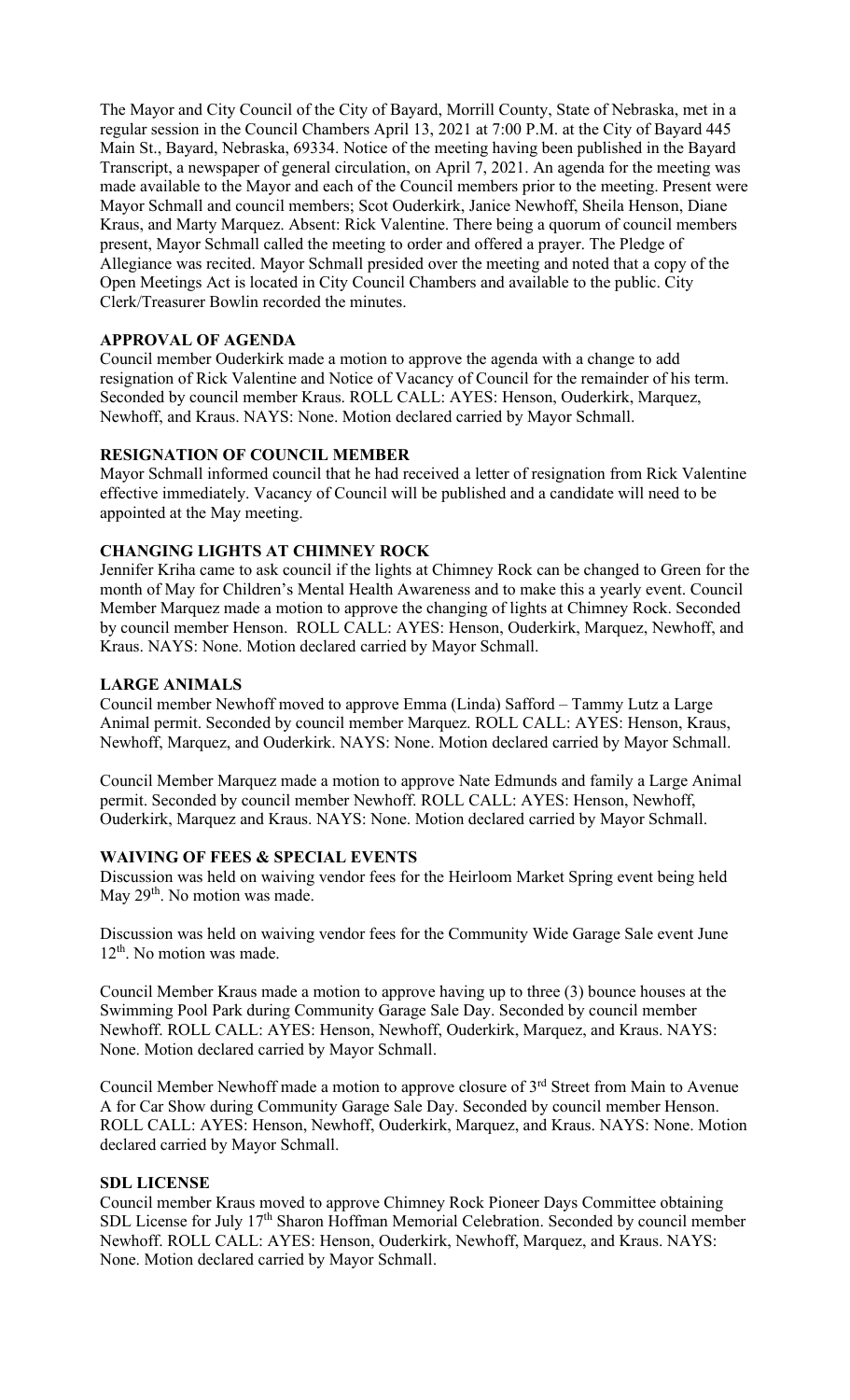Council member Henson moved to approve Chimney Rock Pioneer Days Committee obtaining SDL License for Pioneer Days September 10 - 12. Seconded by council member Marquez. ROLL CALL: AYES: Henson, Ouderkirk, Newhoff, Marquez, and Kraus. NAYS: None. Motion declared carried by Mayor Schmall.

### **DEPARTMENT HEAD MONTHLY REPORTS**

Utility Superintendent Coolidge, Library Director Henkel and Police Chief Douglass were present available for questions.

- **UTILITY REPORT –** Bladed all dirt Streets, Swept Main Street, Installed new water & electric lines, Took water samples, Removed snow plow and sand spreader, Changing out electric meters, and Removed snow from streets.
- **PARK REPORT** –Jeff Smith is back with a few restrictions. Office staff has been looking at some grant possibilities.
- **POLICE REPORT** 37 assist the public; 22 assist other agencies; 2 accident investigations; 4 citation violation; 9 warning violation; 10 complaints; 5 investigations.
- **LIBRARY REPORT** There were 748 books checked out, the computer was used 38 times, 104 books checked out through overdrive, New lights were installed, ceiling tiles ordered; carpet scheduled to be installed in May; waiting for E-Rate funding for fiber install.
- **OFFICE REPORT –** Clerk School for both Renne & Shelly, PRT, Tree Board, NPZA and Real Estate Committee Meetings, on-going garbage issues, monthly reports, bank recons, Payroll, Website additions; Ongoing EPA assessments and grant work and personnel manual.
- **BAYARD FIRE DEPT REPORT**  Chiefs Report: 1 Structure fire, 1 wildland Fire, 1 Gas; 3 Calls, 9 People, 32 Man hours; Rescue Report: 4 Transports to RWMC, 1 Fire Stand-by, 3 Valley Transports, 1 Lift assist – 9 Calls, 92.3 Miles with patient, 214.5 miles without patient, 11.5 hours in service; Training Report: Grass Rigs - Hops & Drafting -11 people 4-man hours.

# **2019-2020 AUDIT**

Council member Newhoff moved to approve the final 2019/2020 City Audit as presented. Seconded by council member Ouderkirk. ROLL CALL: AYES: Henson, Newhoff, Kraus, Marquez, and Ouderkirk. NAYS: None. Motion declared carried by Mayor Schmall.

# **APPROVAL OF BILLS**

Council member Newhoff moved to approve all city bills and claims as presented. Seconded by council member Henson. ROLL CALL: AYES: Henson, Newhoff, Kraus, Marquez, and Ouderkirk. NAYS: None. Motion declared carried by Mayor Schmall. Action Communication \$14,020.54, Advancing Technology \$487.50, AFLAC \$1,098.78, Airgas \$119.24, AST \$49.90, Bayard Automotive \$72.48, Tiger Paws \$988.05, Best Plumbing \$230.00, Black Hills Energy \$2,326.15, Blue to Gold Law Enforcement \$97.00, Bound Tree \$4,708.74, Capital Business Systems \$307.32, Centurylink \$129.50, Charter \$885.63, Child Support of WY \$447.21, Chimney Rock PPD \$139.95, City of Gering \$11,522.50, Gene Claver \$4,177.84, Connecting Point \$61.43, Cozad Signs \$1,875.00, Culligan \$121.00, Dollar General \$27.00, Douglas Kelly Ostdiek \$1,054.75, Dutton-Lainson Co \$5,388.90, Enviro Service \$40.00, Galls \$200.06, General Consolidated \$301.16; Great America \$235.00, Hawkins \$1,218.97, Holiday Inn \$329.85, Ideal Linen \$207.29, Ingram \$864.06, Jon's Body Shop \$2,548.79, KSO \$19,936.00, Kuskie Oil Co. \$1,002.56, Lincoln Nat Life \$102.76, Menards \$767.00, Midwest Salt \$4,772.37, Kelly Montano \$5.26 Morrill Co Attorney \$150.00, Morrill Co Sheriff \$1,000.00, Morril Co Treasurer \$2,754.94, MEAN \$31,141.40, Nat Gen Benefits \$18,690.22, NE Child support \$1,904.58, NE Dept of Health & Human Services \$40.00, NMPP \$820.61, NPPD \$49.50, NE Total Office \$48.19, Nippon Life Benefits \$919.50, Northwest Pipe \$266.53, NPZA \$20.00, One America \$2,591.45, One Call Concepts \$12.28, Stephanie Perkins \$461.85, Postmaster \$252.00, Quadient \$1455.00, Regional West \$224.00, Rocky Mountain Air \$456.70,Jon Royle \$43.58, Scb Co Bldg & Zoning \$38.00, Stryker \$14,752.94, Staples \$217.24, Marjorie Stephenson \$100.00, Transcript \$959.93, US Bank \$1,129.32, Valley Ambulance \$375.00, Viaero Wireless \$319.66, Western States Bank \$240.00, Wyoming First Aid \$64.03, YMCA \$175.00, Payroll \$45,211.73. Total =\$210,222.92.

# **CHIMNEY ROCK VILLA**

Director's Kim Burry was present and gave an update on the Villa.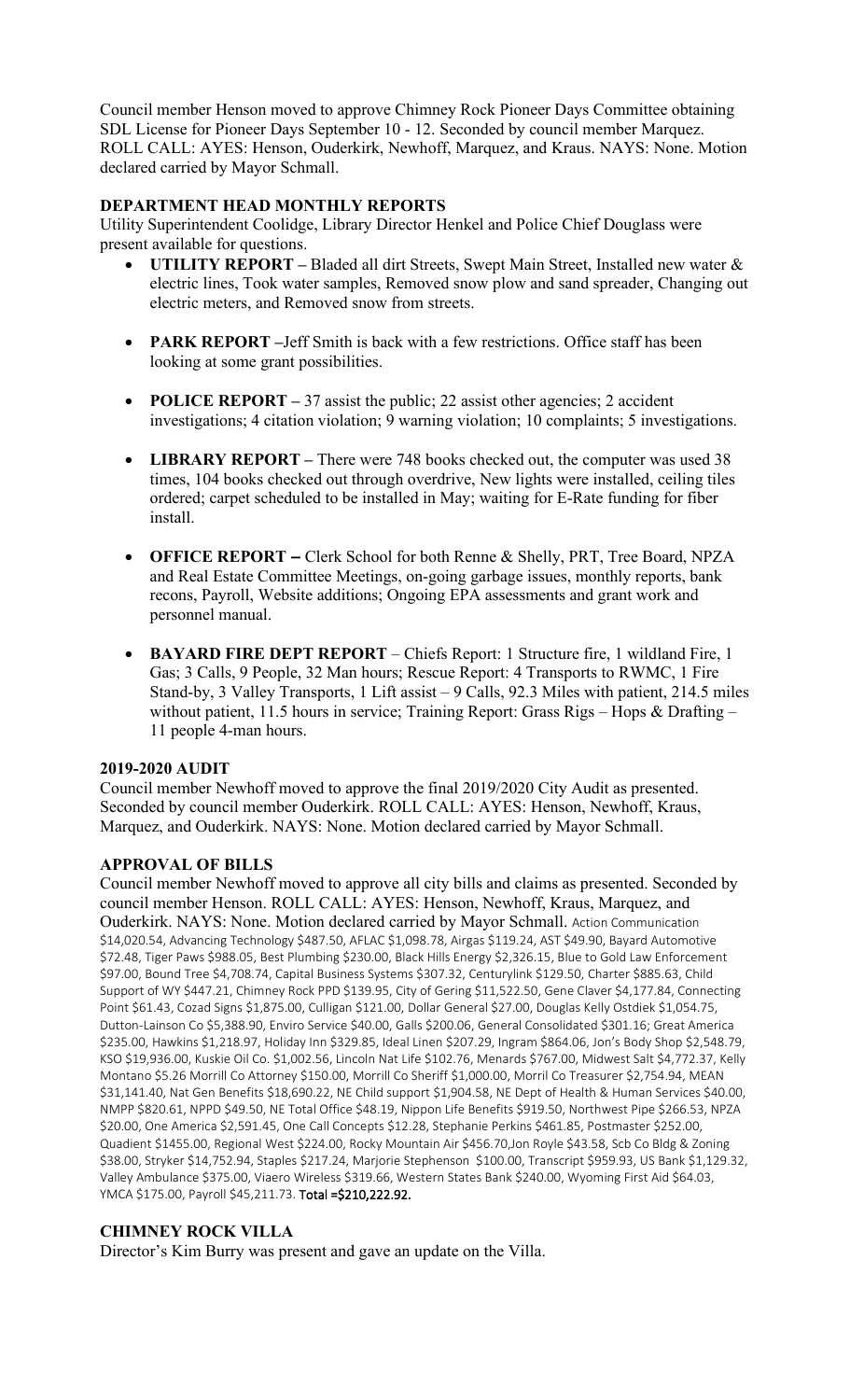Council member Henson moved to approve the Chimney Rock Villa Bills & Claims in the amount of \$230,276.21. Seconded by council member Kraus. ROLL CALL: AYES: Henson, Newhoff, Ouderkirk, Kraus, and Marquez. NAYS: None. Motion declared carried by Mayor Schmall.

Council member Marquez moved to approve City Clerk/Treasurer Bowlin as an additional signer on Chimney Rock Villa general checking account. Seconded by council member Ouderkirk. ROLL CALL: AYES: Henson, Newhoff, Ouderkirk, Kraus, and Marquez. NAYS: None. Motion declared carried by Mayor Schmall.

### **CONSENT AGENDA**

Council member Newhoff moved to approve the consent agenda which included minutes from March 9th meeting; Treasurer's reports, operational budget and Fire Department Minutes & Roster. Seconded by council member Henson. ROLL CALL: AYES: Henson, Newhoff, Ouderkirk, Marquez, and Kraus. NAYS: None. Motion declared carried by Mayor Schmall.

#### **MOSQUITO SPRAY**

Council Member Henson made a motion to approve the purchase of mosquito spray in the amount of \$29.75 per gallon. Seconded by council member Ouderkirk. ROLL CALL: AYES: Henson, Newhoff, Ouderkirk, Marquez, and Kraus. NAYS: None. Motion declared carried by Mayor Schmall.

#### **CHRISTMAS LIGHTS**

Council Member Newhoff made a motion to approve the purchase of new Christmas lights presented in the amount of \$13,686.75. Seconded by council member Kraus. ROLL CALL: AYES: Henson, Newhoff, Ouderkirk, Marquez, and Kraus. NAYS: None. Motion declared carried by Mayor Schmall.

## **FREE DUMP & PET VACCINATION DAY**

Council Member Newhoff made a motion to approve holding free dump and pet vaccination clinic on April 24<sup>th</sup>. Seconded by council member Marquez. ROLL CALL: AYES: Henson, Newhoff, Ouderkirk, Marquez, and Kraus. NAYS: None. Motion declared carried by Mayor Schmall.

#### **SWIMMING POOL RATES**

Council Member Kraus made a motion to approve 2021 Pool Rates as presented. Seconded by council member Henson. ROLL CALL: AYES: Henson, Newhoff, Ouderkirk, Marquez, and Kraus. NAYS: None. Motion declared carried by Mayor Schmall.

#### **PUBLIC HEARING & RESOLUTION 991**

Mayor Schmall opened the public hearing at 8:23 pm on adopting the 2018 International Building Code and 2018 International Residential Code. No Public comments made. Mayor Schmall closed the public hearing at 8:24 pm.

Council Member Newhoff moved to approve Resolution 991. Seconded by council member Henson. ROLL CALL: AYES: Henson, Ouderkirk, Marquez, Newhoff, and Kraus. NAYS: None. Motion declared carried by Mayor Schmall.

#### **RESOLUTION 991**

WHEREAS, The City Council of Bayard recognizes the requirement of certain Building and other Model Codes, pursuant to Nebraska Statute, Chapter 71, Section 71-6406 (LB 227, § 2, 2019), And,

WHEREAS, this Council has held a public meeting thereon, as required by law,

THEREFORE, BE IT RESOLVED, By the City Council of Bayard, Morrill County,

Nebraska, that the following Building Codes be adopted and are in full effect at the time of this passage:

- 1. As to that portion of the City of Bayard within the corporate limits and those unincorporated areas where the City of Bayard has been granted and is exercising zoning administration, as provided by law:
	- A. The 2018 International Building Code (IBC), published by the International Code Council;
	- B. The 2018 International Residential Code (IRC), except section R313, published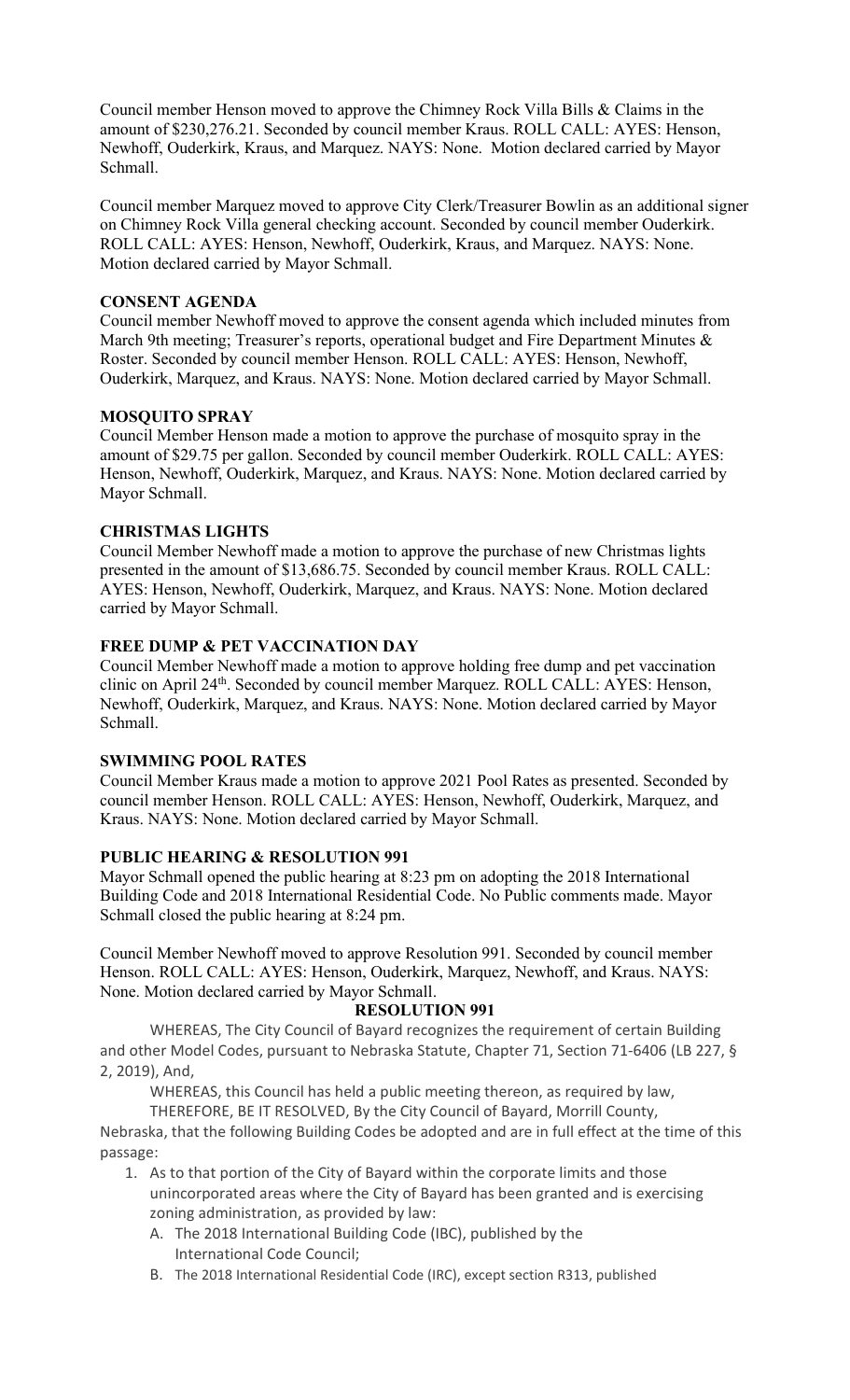by the International Code Council;

- C. Exceptions to the aforementioned codes described above may be granted when designed and approved by an authorized Engineer and/or Architect licensed by the State of Nebraska.
- 2. Where the Nebraska Unicameral has passed legislation of building requirements separate from the International Code Council, precedence shall be given to the authorized statute.
- 3. The code, above described, shall be published in accordance to Nebraska Statute, Chapter 71, Section 71-6406 (LB 227, § 2, 2019), and also be kept current in the office of the Bayard City Clerk.

#### **RESOLUTION 992**

Council Member Ouderkirk moved to approve Resolution 992. Seconded by council member Henson. ROLL CALL: AYES: Henson, Ouderkirk, Marquez, Newhoff, and Kraus. NAYS: None. Motion declared carried by Mayor Schmall.

#### **RESOLUTION #992**

A Resolution of the City Council of the City of Bayard establishing permit, license, and related fees.

BE IT THEREFORE RESOLVED by the Mayor and City Council of the City of Bayard, Nebraska:

The following schedule of fees is hereby adopted by the City of Bayard and shall be effective beginning April 13, 2021. Accident Reports \$5.00

| <b>ATV</b> Registration          | \$15.00                                                                                                                                                                     |  |  |
|----------------------------------|-----------------------------------------------------------------------------------------------------------------------------------------------------------------------------|--|--|
| <b>Building Permits</b>          | \$20.00 plus inspector fees                                                                                                                                                 |  |  |
| Copy Fee                         | \$.25<br>per page                                                                                                                                                           |  |  |
| Dog tags                         | $$15.00$ per year<br>Spade or neutered<br>$$20.00$ per year<br>Not spade or neutered                                                                                        |  |  |
| Dump Disposal Fee                | \$25.00<br>pick-up load; or<br>\$5.00<br>per individual item; or<br>\$50.00-\$100.00<br>per dump-truck load or trailer                                                      |  |  |
| Fax Fee - Out                    | \$5.00<br>for the first 3 pages<br>\$1.00<br>pages 4 and after                                                                                                              |  |  |
| In                               | \$.50<br>for the first page<br>\$.25<br>for each page there after                                                                                                           |  |  |
| <b>Mowing Lots</b>               | \$200.00 per lot/parcel number the first time<br>\$300.00 each there after                                                                                                  |  |  |
| Meter Deposits                   | \$100.00<br>own – residential or business<br>\$250.00<br>rent – residential or business<br>\$25.00-\$100.00<br>additional deposit -requested if shut<br>Off more than once. |  |  |
| \$10.00                          | per pole (i.e. Charter Comm.)                                                                                                                                               |  |  |
| <b>Reconnect Fees</b>            | \$10.00<br>reconnect fee (requested shut-off)<br>\$50.00<br>reconnect fee (during hours)<br>\$125.00<br>reconnect fee (after hours)                                         |  |  |
| <b>Selling Permit</b><br>\$10.00 | \$50.00<br>annually (i.e. Cash-wa, Mountain Man)<br>per day (i.e. door-to-door salesman, tree seller down at Tiger Paws)<br>\$50.00<br>fireworks                            |  |  |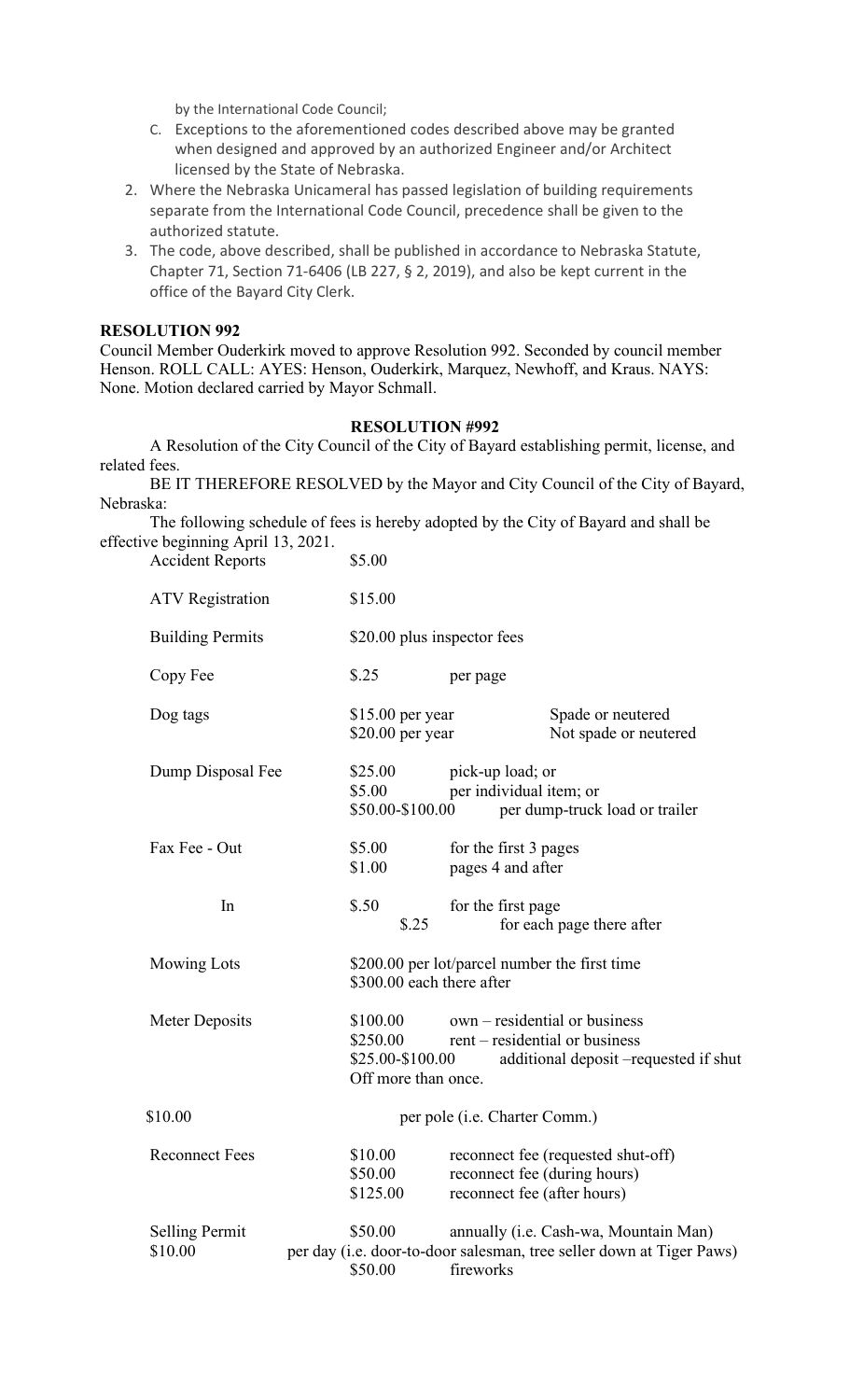| Tire Disposal Fee | \$6.00  | Car Tire            |
|-------------------|---------|---------------------|
|                   | \$11.00 | Truck Tire          |
|                   | \$21.00 | <b>Tractor Tire</b> |
|                   | \$31.00 | Loader Tire         |

#### **RESOLUTION 993**

Council Member Newhoff moved to approve Resolution 993. Seconded by council member Ouderkirk. ROLL CALL: AYES: Henson, Ouderkirk, Marquez, Newhoff, and Kraus. NAYS: None. Motion declared carried by Mayor Schmall.

#### **RESOLUTION #993**

BE IT RESOLVED BY THE MAYOR AND CITY COUNCIL OF THE CITY OF BAYARD,

### NEBRASKA, AS FOLLOWS:

WHEREAS, the City owns a certain parcel of real estate described as follows:

a) 296'IN NE Corner of Lot 2 Block 2, Mason's Subdivision (Front of Yard), Bayard, Morrill County, Nebraska;

and

WHEREAS, it is in the best interest of the City to sell this surplus property; and

WHEREAS, the value of the property is less than \$5,000 and pursuant to Neb. Rev. Stat.

§ 17-503.01, property having a fair market value of less than \$5,000 may be sold by Resolution; and

THEREFORE, be it resolved by the Mayor and City Council of the City of Bayard as follows:

- 1. The sale of the property is in the best interest of the City.
- 2. The property shall be sold at the May 11, 2021 council meeting, to Kirk & Katherine Deal, in the amount of \$5.00.
- 3. Following passage of the Resolution directing the sale of the property, Notice of the sale shall be posted in three prominent places within the City for a period of not less than seven days prior to the sale of the property. Notice shall give a general description of the property offered for sale and state the terms and conditions of sale.
- 4. Upon passage of this Resolution and expiration of the Notice provision, the parties shall consummate the sale.
- 5. Confirmation of the sale will be completed by passage of an ordinance after the Notice time has expired.

#### **ORDINANCE 847**

Council Member Newhoff made a motion for final passage of Ordinance #847. Seconded by council member Henson. ROLL CALL: AYES: Henson, Newhoff, Marquez, Ouderkirk, and Kraus. NAYS: None. Mayor Schmall declared it passed, adopted, and ordered it published.

#### **ORDINANCE #847**

AN ORDINANCE OF THE CITY OF BAYARD, NEBRASKA AMENDING SECTIONS 71.01, 71.02, 71.03, 71.04, 71.05, AND 71.20 OF THE CITY CODE OF ORDINANCES CONCERNING TRAFFIC CODE; PROVIDING FOR REPEAL OF CONFLICTING ORDINANCES; AND PROVIDING FOR EFFECTIVE DATE OF THIS ORDINANCE.

#### **ELECTRICAL ENGINEER**

Council Member Marquez made a motion to approve Mayor Schmall's appointment of Exponential Engineering Company as City Electrical Engineer. Seconded by council member Ouderkirk. ROLL CALL: AYES: Henson, Ouderkirk, Marquez, Newhoff, and Kraus. NAYS: None. Motion declared carried by Mayor Schmall.